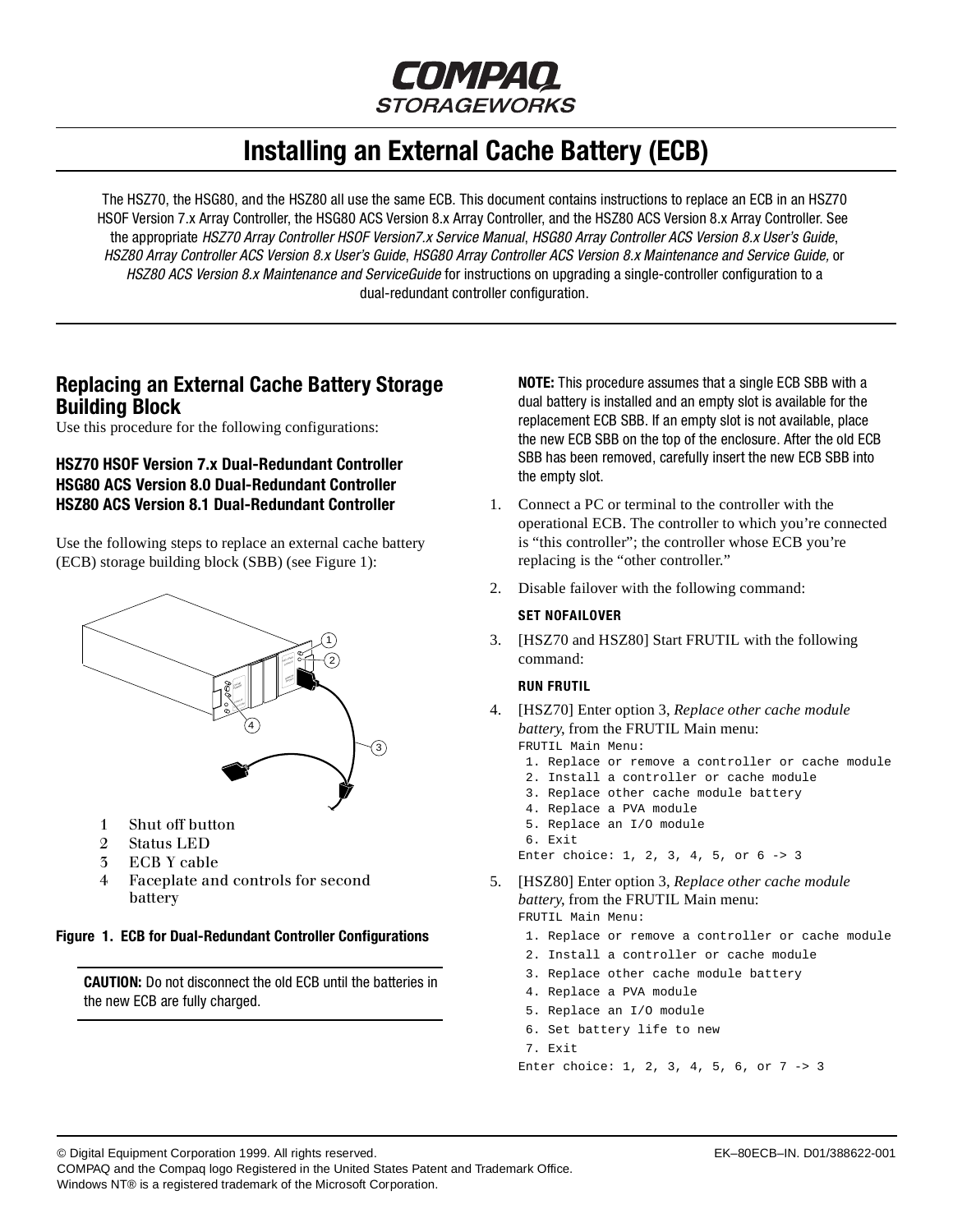- 6. [HSZ70 and HSZ80] Confirm that you have a new dualbattery replacement ECB SBB. FRUTIL displays the following: Do you have a NEW replacement battery? Y/N
- 7. [HSZ70 and HSZ80] Enter Y(es) and press return.

**NOTE:** If an empty slot is not available, place the new ECB SBB on the top of the enclosure.

- 8. [HSZ70 and HSZ80] Confirm that you want to install a replacement ECB SBB. FRUTIL displays the following: Replace the battery for the cache module in slot A [or B]? Y/N
- 9. [HSZ70 and HSZ80] Enter Y(es) and press return.
- 10. [HSG80] Shut down the controllers. First shut down the "other controller," then shut down "this controller" with the following commands:

#### **SHUTDOWN OTHER\_CONTROLLER**

#### **SHUTDOWN THIS\_CONTROLLER**

When the controllers shut down, their reset buttons and first three LEDs are lit continuously.

- 11. [HSG80] Turn off the power to the subsystem.
- 12. Insert the new ECB SBB into an empty slot.

**CAUTION:** The ECB cable has a 12-volt and a 5-volt pin. Improper handling or misalignment when connecting or disconnecting could cause these pins to contact ground, resulting in cache module damage.

- 13. [HSG80] Restore power to the subsystem. The controllers automatically restart.
- 14. Connect the open end of the ECB Y cable to the new ECB.

**CAUTION:** Do not disconnect the old ECB until the batteries in the new ECB are fully charged. The new ECB's status light will be lit continuously to indicate that its batteries are fully charged. A blinking status light indicates that its batteries are charging. You may operate the subsystem regardless of the old ECB's status.

15. Wait until the new ECB's status light is on continuously, then disconnect the ECB cable from the old ECB.

[HSZ80] FRUTIL displays the following: Setting battery A [or B] state to new. Testing battery attached to cache module A [or B]. Test complete. Battery is good.

16. [HSZ80] Wait for FRUTIL to terminate.

17. Enable failover, and re-establish the dual-redundant configuration with the following command:

#### **SET FAILOVER COPY=THIS\_CONTROLLER**

This command copies the subsystem's configuration from "this controller" to the "other controller."

- 18. Disconnect the PC or terminal from the controller.
- 19. To connect the other cache module to the new ECB SBB, repeat the appropriate steps for the remaining controller and its cache module.
- 20. Remove the old ECB SBB.

**NOTE:** If an empty slot was not available, and the new ECB SBB was placed on the top of the enclosure, carefully insert it now into the empty slot.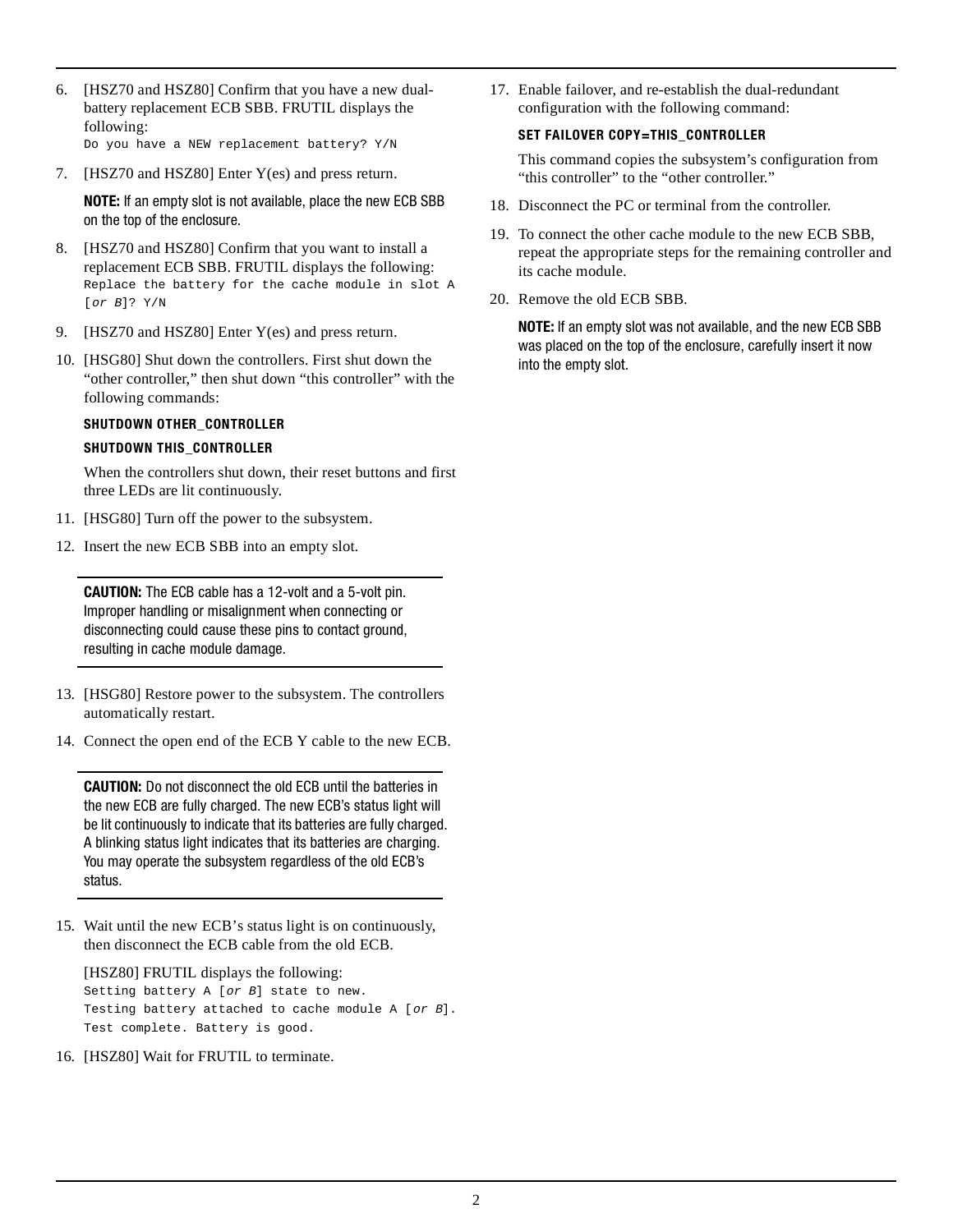# <span id="page-2-0"></span>**Replacing an External Cache Battery Storage Building Block**

Use this procedure for the following configurations:

# **HSZ70 HSOF Version 7.x Single Controller HSG80 ACS Version 8.0 Single Controller HSZ80 ACS Version 8.1 Single Controller**

Use the following steps to remove and replace an ECB SBB (see Figure 2):



- 1 Shut off button
- 2 Status LED
- 3 ECB Y cable

## **Figure 2. ECB for Single-Controller Configurations**

**CAUTION:** Do not disconnect the old ECB until the batteries in the new ECB are fully charged.

- 1. If the controller and cache module are not operating, go to step 4. Otherwise, go to the next step.
- 2. Connect a PC or terminal to the controller's maintenance port.
- 3. Shut down the controller the following command:

#### **SHUTDOWN THIS\_CONTROLLER**

When the controller shuts down, its reset button and first three LEDs are lit continuously.

- 4. Turn off the power to the subsystem.
- 5. Insert the new ECB SBB into its slot.

**CAUTION:** The ECB cable has a 12-volt and a 5-volt pin. Improper handling or misalignment when connecting or disconnecting could cause these pins to contact ground, resulting in cache module damage.

- 6. Connect the open end of the ECB Y cable to the new ECB.
- 7. Restore power to the subsystem. The controller automatically restarts.

**CAUTION:** Do not disconnect the old ECB until the batteries in the new ECB are fully charged. The new ECB's status light will be lit continuously to indicate that its batteries are fully charged. A blinking status light indicates that its batteries are charging. You may operate the subsystem regardless of the old ECB's battery status, but do not disconnect the old ECB until the batteries in the new ECB are fully charged.

- 8. Wait until the new ECB's status light is on continuously, then disconnect the ECB cable from the old ECB.
- 9. [HSZ80] Start FRUTIL with the following command:

#### **RUN FRUTIL**

10. [HSZ80] An internal clock monitors the life of the battery. When replacing a battery this clock must be reset. Choose option 6, *Set battery life to new*, from the FRUTIL Main menu to reset the internal clock.

FRUTIL Main Menu:

- 1. Replace or remove a controller or cache module
- 2. Install a controller or cache module
- 3. Replace other cache module battery
- 4. Replace a PVA module
- 5. Replace an I/O module
- 6. Set battery life to new

Enter choice: 1, 2, 3, 4, 5, 6, or 7 -> 6

11. [HSZ80] Choose option 1, *Battery attached to cache module A*, from the Battery Replacement menu:

Which battery was replaced while powered off?

- 1. Battery attached to cache module A
- 2. Battery attached to cache module B
- 3. Both batteries
- 4. Exit

Enter choice: 1, 2, 3, or 4 -> 1

#### FRUTIL displays the following:

Setting battery A state to new. Testing battery attached to cache module A. Test complete. Battery is good.

- 12. [HSZ80] Wait for FRUTIL to terminate.
- 13. Remove the old ECB SBB.

 <sup>7.</sup> Exit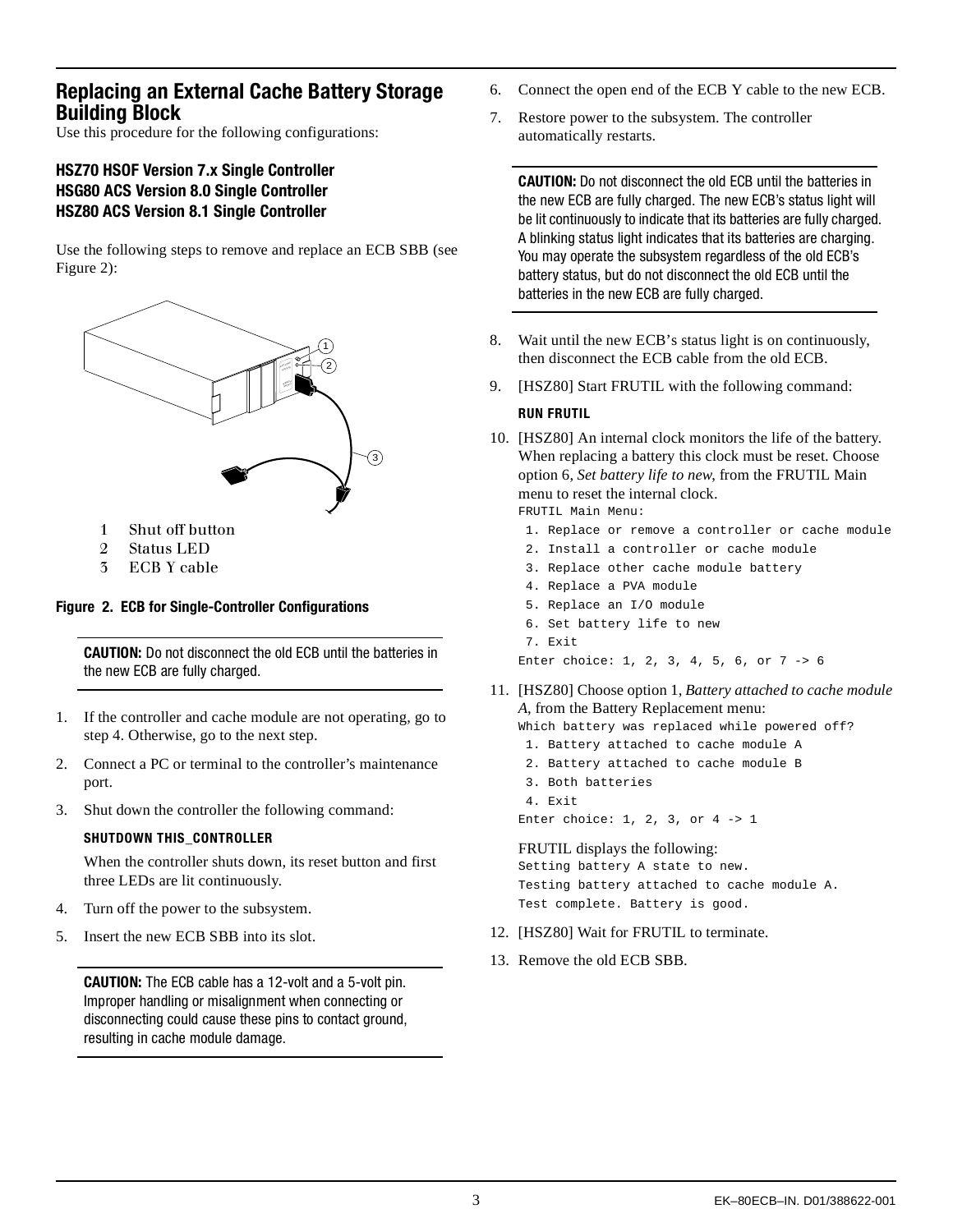# **Replacing an External Cache Battery Storage Building Block**

Use this procedure for the following configurations:

**HSG80 ACS Version 8.2 Single Controller HSG80 ACS Version 8.2 Dual-Redundant Controller HSG80 ACS Version 8.3 Single Controller HSG80 ACS Version 8.3 Dual-Redundant Controller HSG80 ACS Version 8.4 Single Controller HSG80 ACS Version 8.4 Dual-Redundant Controller HSZ80 ACS Version 8.3 Single Controller HSZ80 ACS Version 8.3 Dual-Redundant Controller**

The ECB SBB can be replaced with cabinet power on or off. A single-battery ECB SBB is shown in [Figure 2](#page-2-0) and a dual-battery ECB SBB is shown in [Figure 1](#page-0-0).

### **Replacing an External Cache Battery Storage Building Block with Cabinet Power On**

Use the following steps to replace the ECB SBB with the cabinet powered on:

**NOTE:** The procedure for a dual-redundant controller configuration assumes that a single ECB SBB with a dual battery is installed and an empty slot is available for the replacement ECB SBB. If an empty slot is not available, place the new ECB SBB on the top of the enclosure. After the old ECB SBB has been removed, carefully insert the new ECB SBB into the empty slot.

- 1. Connect a PC or terminal to the controller with the ECB SBB that you intend to replaced. The controller to which you're connected is "this controller."
- 2. Start FRUTIL with the following command:

## **RUN FRUTIL**

FRUTIL displays the following: Do you intend to replace this controller's cache battery? Y/N

3. Enter Y(es). FRUTIL displays the following: If the batteries were replaced while the cabinet was powered down, press return. Otherwise follow this procedure: WARNING:Ensure that at least one battery is connected to the Y cable at all times during this procedure. 1.Connect the new battery to the unused end of the 'Y' cable attached to cache A [or B]. 2.Disconnect the old battery. Do not wait for the new battery's status light to turn solid green. 3.Press return.

**CAUTION:** The ECB cable has a 12-volt and a 5-volt pin. Improper handling or misalignment when connecting or disconnecting could cause these pins to contact ground, resulting in cache module damage.

4. Insert the new ECB SBB into the empty battery slot.

**NOTE:** If an empty slot is not available, place the new ECB SBB on the top of the enclosure.

- 5. Connect the new battery to the unused end of the Y cable attached to the cache module.
- 6. Disconnect the old battery. Do not wait for the new battery's status light to turn solid green.
- 7. Press return.

FRUTIL displays the following: Updating this battery's expiration date and deep discharge history. Field Replacement Utility terminated.

- 8. Disconnect the PC or terminal from the controller's maintenance port.
- 9. If this is a dual-redundant controller configuration and you installed a dual-battery ECB SBB and you want to connect the other cache module to the new ECB SBB, connect the PC or terminal to the other controller's maintenance port. The controller to which you're now connected is "this controller."
- 10. Repeat steps 2 through 8.
- 11. Remove the old ECB SBB.

**NOTE:** If an empty slot was not available, and the new ECB SBB was placed on the top of the enclosure, carefully insert it now into the empty slot.

#### **Replacing an External Cache Battery Storage Building Block with Cabinet Power Off**

Use the following steps to replace the ECB SBB with the cabinet powered off:

- 1. If the controller and cache module are not operating, go to step 4. Otherwise, go to the next step.
- 2. Connect a PC or terminal to the controller's maintenance port. The controller to which you're connected is "this controller."
- 3. Shut down the controllers. In single controller configurations, shut down "this controller." In dualredundant controller configurations, shut down the "other controller" first, then shut down "this controller" with the following commands:

# **SHUTDOWN OTHER\_CONTROLLER**

## **SHUTDOWN THIS\_CONTROLLER**

When the controllers shut down, their reset buttons and their first three LEDs are lit continuously. This may take several minutes, depending on the amount of data that needs to be flushed from the cache modules.

- 4. Turn off the power to the subsystem.
- 5. Insert the new ECB SBB into its slot.